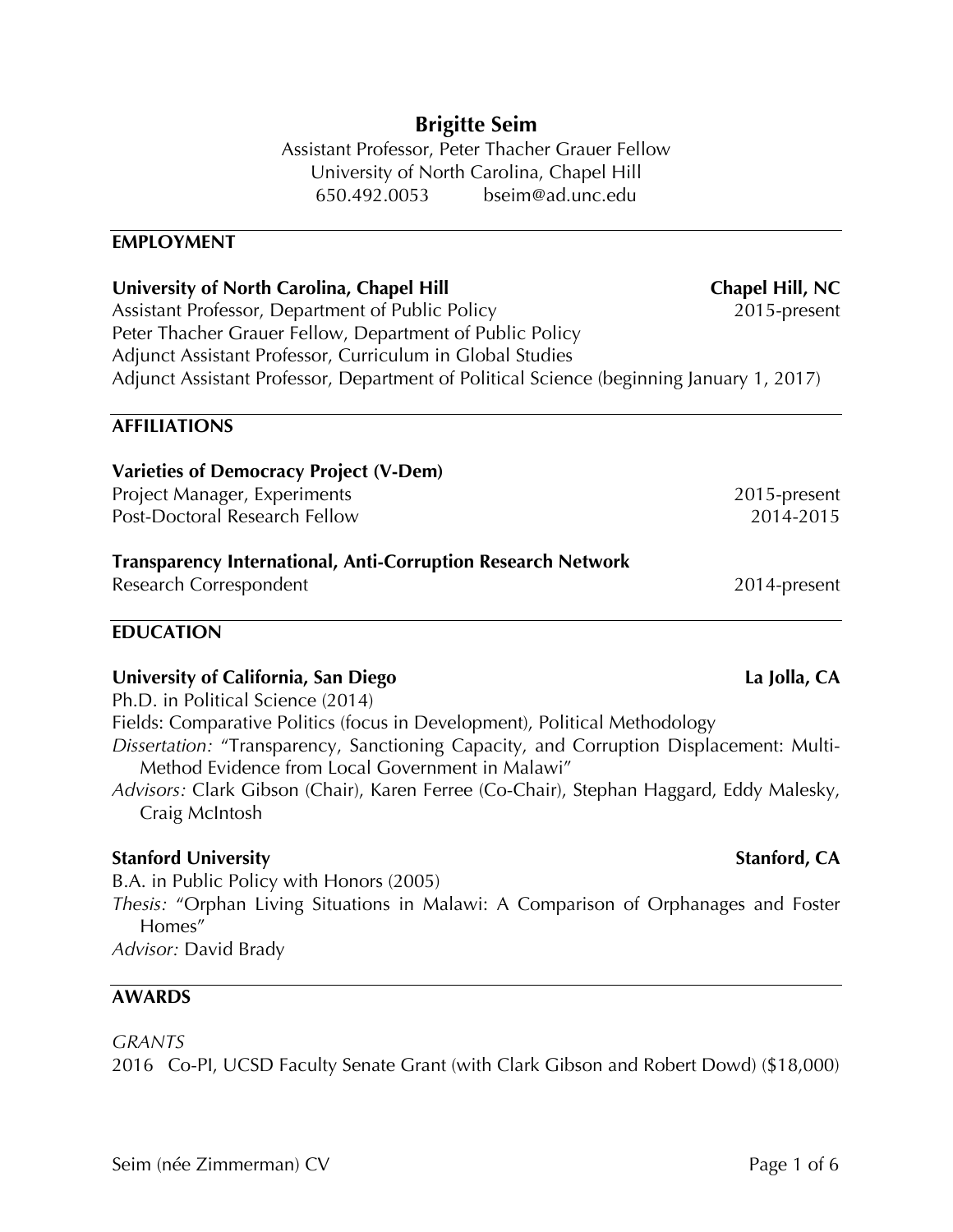- 2016 Co-PI, Kellogg Institute for International Studies Faculty Grant (with Clark Gibson and Robert Dowd) (\$12,000)
- 2016 Co-PI, AidData Grant (with Ryan Jablonski) (\$203,914)
- 2016 Malawi Country Lead, The British Academy Department for International Development Anti-Corruption Evidence (ACE) Programme (with Jan-Henrik Meyer-Sahling, PI, and Christian Schuster, Co-I) (\$30,000)
- 2015 PI, UNC College of Arts and Sciences Research Support Fund (\$30,000)
- 2015 Co-PI, LSE Research Infrastructure and Investment Funds (RIIF) Seed Fund Grant (with Ryan Jablonski) (£13,767)
- 2015 Co-PI, LSE Suntory and Toyota International Centres for Economics and Related Disciplines (STICERD) Grant (with Ryan Jablonski) (£9,531)
- 2015 Co-PI, AidData Pilot Grant (with Elizabeth Carlson) (\$35,000)
- 2015 Co-PI, AidData Pilot Grant (with Ryan Jablonski) (\$35,000)
- 2014 Graduate Student Researcher, NSF SES Grant (with Clark Gibson) (\$315,000)
- 2014 PI, Poverty Action Lab (J-PAL) Governance Initiative Grant (\$5,000)
- 2014 Co-PI, Center for Effective Global Action (CEGA) Levin Family Seed Grant (with Nicholas Obradovich) (\$1,706)
- 2014 PI, Sanford Lakoff Research Fellowship (\$2,000)
- 2012 Co-PI, National Science Foundation Dissertation Improvement Grant, DDRIG (with Clark Gibson) (\$11,915)
- 2012 PI, Center for Effective Global Action (CEGA) E2A Grant (\$5,000)
- 2012 PI, IICAS Travel Grant (\$1,000)
- 2012 PI, Dean's Travel Grant for Field Research (received twice, for \$250 and \$250)

## *FELLOWSHIPS*

- 2014 Varieties of Democracy Post-Doctoral Research Fellowship, University of **Gothenburg**
- 2014 Kellogg Institute Visiting Fellowship, U. Notre Dame (awarded but declined)
- 2014 Institute on Global Conflict and Cooperation Fellowship (awarded but declined)
- 2013 Harvard Academy Scholars Semi-Finalist
- 2011 National Science Foundation (NSF) Graduate Research Fellowship
- 2010 Jerri-Ann and Gary E. Jacobs Fellowship
- 2010 UCSD Department of Political Science Fellowship
- 2010 Dean's Graduate Fellowship
- 2009 Edmund G. Brown Sr. Fellowship

### *HONORS*

- 2016 Lijphart/Przeworski/Verba Dataset Award of the Comparative Politics Section of the American Political Science Association for the Varieties of Democracy Dataset (with Principal Investigators and other Project Managers)
- 2014 Emerging Diversity Scholar, University of Michigan, National Center for Institutional Diversity (NCID)
- 2014 Bouchet Graduate Honor Society Member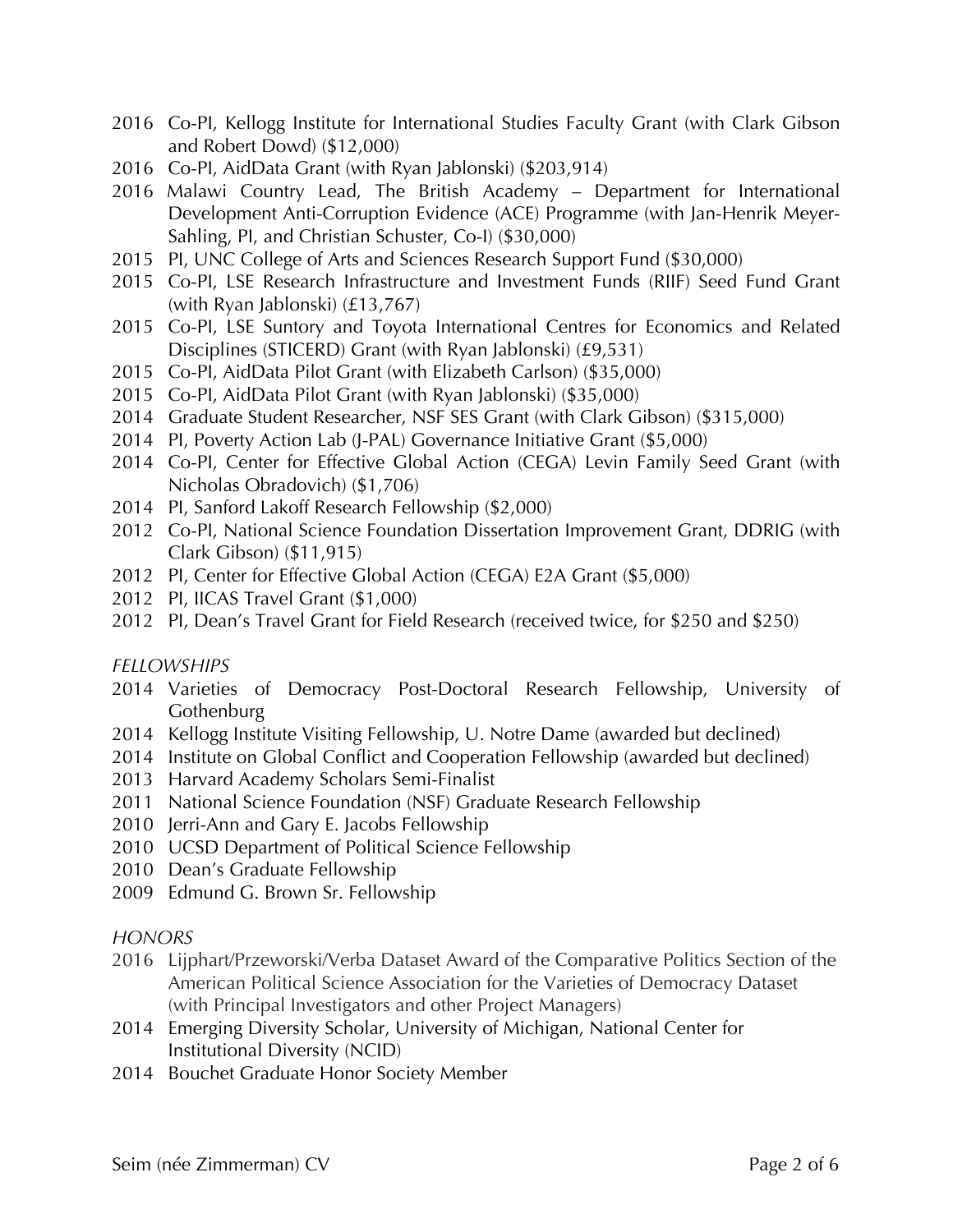## **RESEARCH**

#### *PEER-REVIEWED PUBLICATIONS*

- Enemark, Daniel, Clark Gibson, Mathew McCubbins, and Brigitte Seim. Forthcoming. "Power and Reciprocity: The Effect of Holding Office on Politician Behavior." *Proceedings of the National Academy of Sciences.*
- Obradovich, Nicholas and Brigitte Seim. Forthcoming. "African Voters Indicate Lack of Support for Climate Change Policies" *Environmental Science & Policy.*
- Seim, Brigitte. 2016. "Ethical Concerns Surrounding Research Interventions in Democratic Processes." In *Ethics and Experiments: Problems and Solutions for Social Scientists and Policy Professionals*, ed. Scott Desposato. London: Routledge.
- Seim, Brigitte. 2015. "Voter Response to Scandal: Cashgate and the Malawian Election." In *Democracy Maturing? The 2014 Malawi Tripartite Elections,* eds. Nandini Patel and Michael Wahman. Lilongwe: National Initiative for Civic Education.

#### *REVISE AND RESUBMIT*

- Robinson, Amanda, and Brigitte Seim. "Who is Targeted in Corruption? The Effects of Wealth, Power, and Coethnicity on Exposure to Bribery." *Journal of Politics.*
- van Ham, Carolien, and Brigitte Seim. "State Capacity, Incumbent Turnover and Democratic Change in Authoritarian Elections." *International Political Science Review.*

#### *UNDER REVIEW*

McMann, Kelly, Daniel Pemstein, Jan Teorell, Brigitte Seim, and Staffan Lindberg. "Measurement Assessment Strategies: Assessing The Varieties of Democracy Corruption Measures."

#### *SELECTED WORKING PAPERS*

- Seim, Brigitte. "Whack-A-Mole Anti-Corruption: An Experiment on Corruption Substitution and Transparency."
- Jablonski, Ryan, and Brigitte Seim. "How Transparency Affects Distributional Politics: A Field Experiment Among Elected Politicians in Malawi."
- Carlson, Elizabeth, and Brigitte Seim. "Honor among Chiefs: An Experiment on Transparency and Leakage in Malawi."
- Coppedge, Michael, Adam Glynn, Staffan Lindberg, Daniel Pemstein, and Brigitte Seim. "Poor and Religious Countries are Less Democratic: How Non-Political Information Affects Political Evaluations."
- McMann, Kelly, Staffan Lindberg, Brigitte Seim, and Jan Teorell. "Democracy and Corruption: A Global Time-Series Analysis with V-Dem Data."
- Enemark, Daniel and Brigitte Seim. "Foreign Intervention: Effects of Foreign Experimenter Presence on Research Subjects in the Developing World."
- Enemark, Daniel and Brigitte Seim. "College Sophomores and Political Elites: Do Politicians Use Equilibrium Strategies?"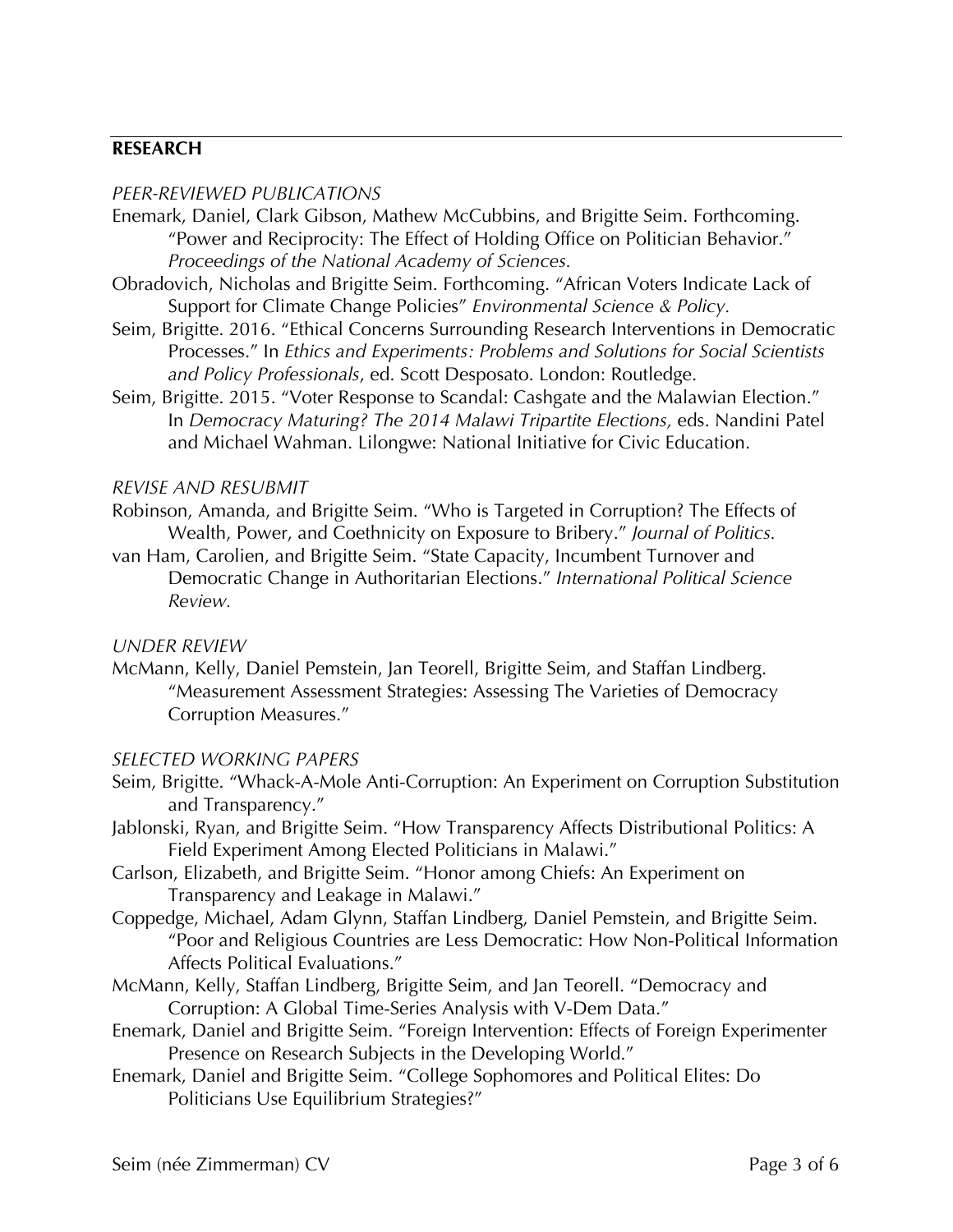## *OTHER PUBLICATIONS*

- Gibson, Clark and Brigitte Seim. 2015. "Democratization in Africa." In *Oxford Bibliographies in Political Science*, ed. Sandy Maisel. New York: Oxford University Press. (with Clark Gibson)
- Seim, Brigitte. 2014. "Citizen Responses to Corruption Scandals." *Anti-Corruption Research Newsletter, Transparency International* Issue 16.
- Seim, Brigitte. 2014. "Fighting Corruption from Below." *Anti-Corruption Research Newsletter, Transparency International* Issue 14.
- Seim, Brigitte. 2013. "Patient's Sister, Seeking Job." *Journal of the American Medical Association* 309 (19): 2003-2004.

## **PRESENTATIONS**

### *INVITED TALKS*

Conference on Scandal and Corruption, Loyola University, Chicago, IL, August 2013

• "Transparency, Sanctioning Capacity, and Corruption Displacement: Multi-Method Evidence from Local Government in Malawi"

US-MEX Center Corruption Symposium, University of California, San Diego, May 2013

• "Transparency, Sanctioning Capacity, and Corruption Displacement: Multi-Method Evidence from Local Government in Malawi" (invited talk)

Ethics in Political Science Experiments, University of California, San Diego, May 2013

• "Ethical Concerns Surrounding Research Interventions in Democratic Processes"

### *CONFERENCE PARTICIPATION*

- *Presenter*, American Political Science Association (APSA) Annual Meeting, Philadelphia, PA, September 2016
- *Presenter*, Southern Political Science Association (SPSA) Annual Meeting, San Juan, Puerto Rico, January 2016
- *Presenter*, American Political Science Association (APSA) Annual Meeting, San Francisco, CA, September 2015
- *Discussant, Presenter,* Midwest Political Science Association (MPSA) Annual Meeting, Chicago, IL, April 2015
- *Discussant,* African Studies Association (ASA) Annual Meeting, Indianapolis, IN, November 2014
- *Panel Organizer, Presenter,* American Political Science Association (APSA) Annual Meeting, Washington, DC, August 2014
- *Poster,* NYU-CESS Experimental Political Science Annual Conference, New York, NY, March 2014
- *Presenter*, APSA Annual Meeting, Chicago, IL, August 2013
- *Presenter,* APSA Annual Meeting, New Orleans, LA, August 2012 (cancelled)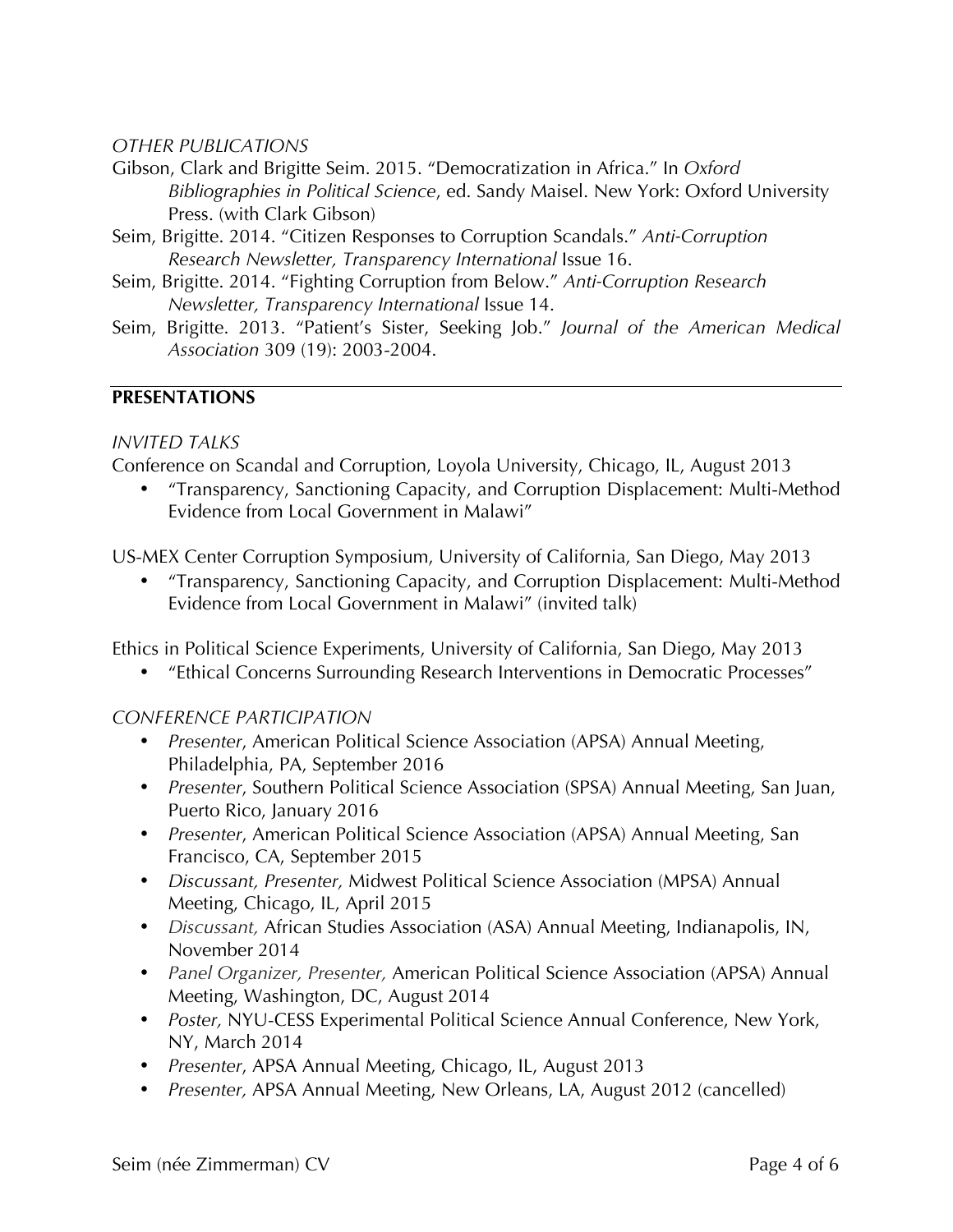- *Presenter,* Working Group in African Political Economy (WGAPE) National Meeting, Berkley, May 2012
- *Discussant, Presenter,* MPSA Annual Meeting, Chicago, April 2012
- *Presenter,* APSA Annual Meeting, Seattle, WA, August 2011
- *Presenter,* MPSA Annual Meeting, Chicago, March 2011

## **FIELD RESEARCH EXPERIENCE**

Malawi: 30 months total, 2001-2016 Election Observer, Presidential/Parliamentary/Local Election, May 20, 2014 Zambia: 3 months total, 2008-2014 Uganda: 1 month total, 2011

## **TEACHING EXPERIENCE**

### *AWARDS*

- 2016 Course Development Grant, Curriculum in Global Studies, University of North Carolina, Chapel Hill
- 2016 Undergraduate Teaching Award, Student Undergraduate Teaching and Staff Awards (SUTASA), University of North Carolina, Chapel Hill
- 2011 Teaching Assistant Excellence Award, Department of Political Science, University of California, San Diego

### *ADVISING*

- 2016 Advisor, Sarah Frazer, Masters Capstone, UNC Global Studies
- 2016 Examiner, Ghazal Dezfuli, Ph.D. Field Exam, UNC Public Policy
- 2014 Advisor, Shannon Colin, Honors Thesis, UCSD Political Science
- 2014 Examiner, Masters Theses, International Administration and Global Governance Program (IAGG), University of Gothenburg, Sweden

### *UNDERGRADUATE INSTRUCTION*

- Professor, *Research Design in Public Policy*, UNC, FA 2016.
- Professor, *Global Policy Issues*, UNC, FA 2015 / FA 2016.
- Professor, *Beg Borrow and Steal: The Political Economy of Aid, FDI, and Corruption*, University of North Carolina, Chapel Hill (UNC), SP 2016.
- Instructor, *Seminar in Research Design,* University of California, San Diego (UCSD), SP 2011 / WI 2012 (Co-Instructor in 2012).
- Guest Lecturer on African Politics, *Introduction to Comparative Politics*, UCSD, FA 2011, Faculty: Kaare Strøm.
- Section Teaching Assistant, *Introduction to Comparative Politics*, UCSD, FA 2010, Faculty: Karen Ferree.